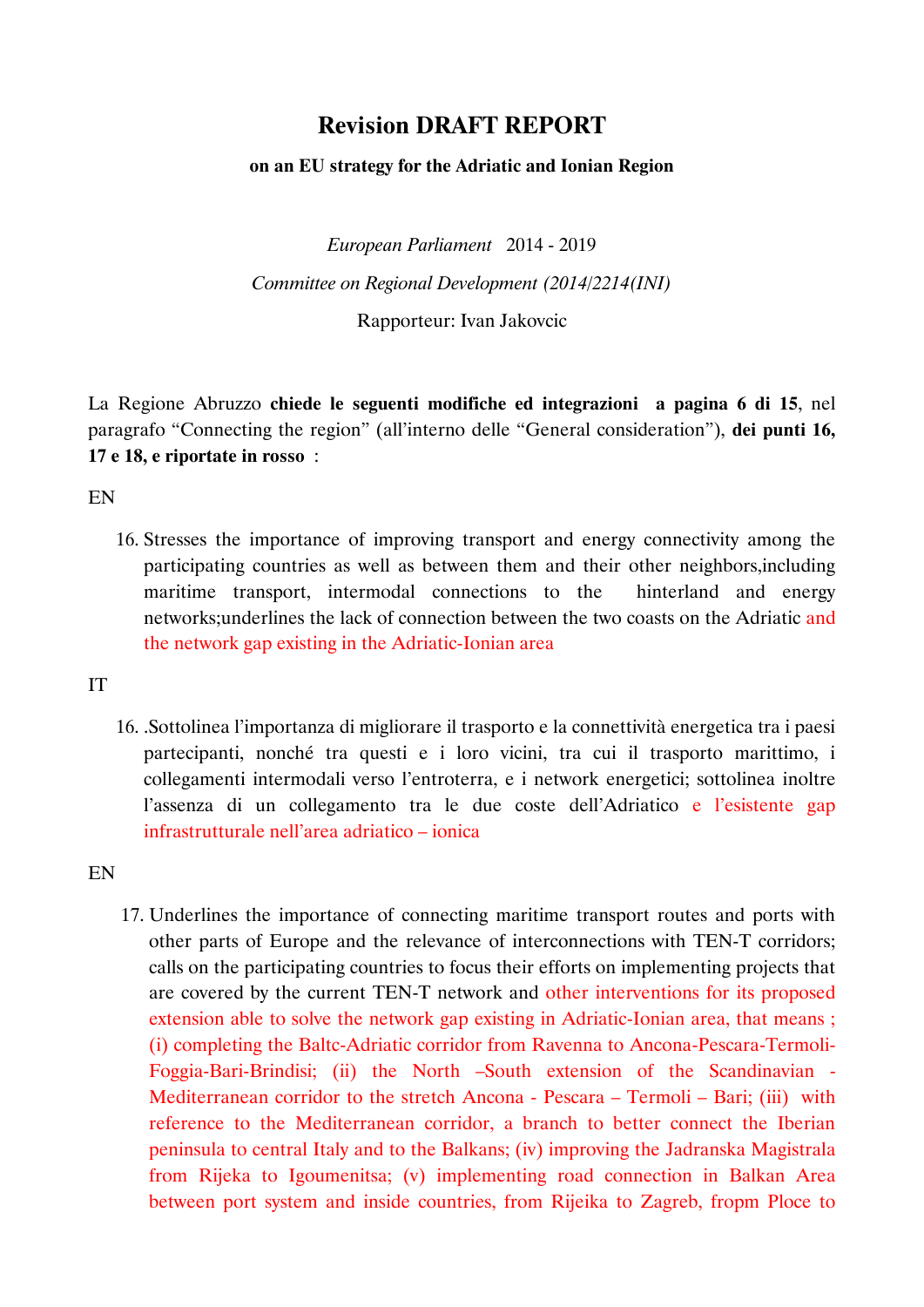Sarajevo, from Bar to Beograd and Kraguijevac, from Durres to Prishtine, Skopje and Sofia , (vi) implementing port facilities for better connections between the two coasts on the Adriatic.

## IT

17. Sottolinea l'importanza di collegare le rotte di trasporto marittimo ed i porti con altre parti dell'Europa, e la rilevanza delle interconnessioni con i corridoi TEN-T; invita i paesi partecipanti a concentrare i propri sforzi sulla realizzazione di progetti coperti dalla rete TEN-T ed altri interventi per la sua proposta di estensione in grado di risolvere il divario infrastrutturale esistente nell'area adriatico – ionica, questo significa: (i) completamento del corridoio Baltico – Adriatico da Ravenna ad Ancona – Pescara – Termoli – Foggia - Bari/Brindisi; (ii) estensione Nord - Sud del corridoio Scandinavo - Mediterraneo al tratto Ancona - Pescara – Termoli – Bari; (iii) con riferimento al corridoio Mediterraneo, una sua diramazione per collegare meglio la penisola iberica al centro Italia e ai Balcani; (iv) miglioramento della Strada Maestra Adriatica da Rijeka a Igoumenitsa; (v) realizzazione delle connessioni stradali nell'area dei balcani tra i porti e le città interne, da Rijeka a Zagreb, da Ploce a Sarajevo, da Bar a Beograd e Kragujevac, da Durres a Prishtine, Skopje e Sofia; implementazione infrastrutture portuali per migliori collegamenti tra le due coste dell'Adriatico.

EN

18. Draws attention to the need to finalise the Adriatic-Ionian highway network as soon as possible, which will give a boost to the economic and social development of the macroregion;recall the importance of the new corridors that integrate highways, gas pipelines and other infrastructure on both sides of the Adriatic-Ionian area.

## IT

18. Richiama l'attenzione sulla necessità di completare la rete autostradale Adriatico - Ionica il più velocemente possibile, in quanto essa darà un impulso allo sviluppo economico e sociale della macroregione; ricorda l'importanza dei nuovi corridoi che integrano le autostrade, gasdotti ed altre infrastrutture su entrambi i lati dell'area Adriatico – Ionica.

La Regione Abruzzo,inoltre, chiede **la modifica a pagina 11 di 15** del DRAFT REPORT, *del primo punto* all'interno del paragrafo "**Pillar II - Connecting the Region**" (maritime transport, intermodal connection to the hinterland, energy networks), appartenente al capitolo EXPLANATORY STATEMENT - "Priorities and proposals", insieme ad ulteriori integrazioni, riportate in rosso. Di seguito, si riporta l'intero paragrafo suddetto, aggiornato con le modifiche ed integrazioni.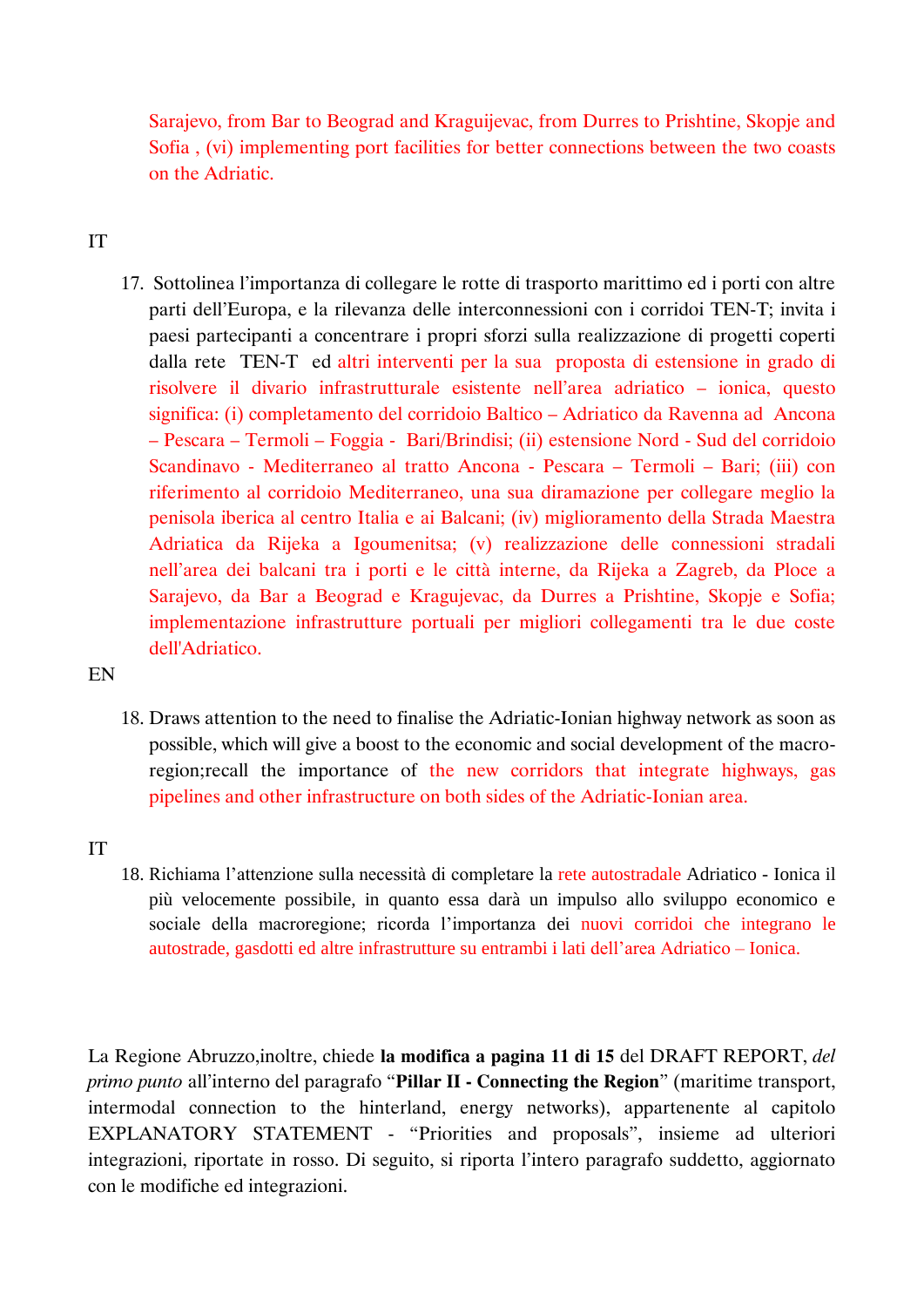| ${\bf E}{\bf N}$ |                                                                                                                                                                                                                                                                                                                                                                                                                                                                                                   | IT |                                                                                                                                                                                                                                                                                                                                                                                                                                                                                                                                                                         |
|------------------|---------------------------------------------------------------------------------------------------------------------------------------------------------------------------------------------------------------------------------------------------------------------------------------------------------------------------------------------------------------------------------------------------------------------------------------------------------------------------------------------------|----|-------------------------------------------------------------------------------------------------------------------------------------------------------------------------------------------------------------------------------------------------------------------------------------------------------------------------------------------------------------------------------------------------------------------------------------------------------------------------------------------------------------------------------------------------------------------------|
|                  | 1. As to the TEN-T, the North - South<br>extension<br>of<br>the<br>Scandinavian<br>Mediterranean corridor to the stretch<br>Ancona - Pescara – Termoli - Bari and of<br>the Adriatic - Baltic corridor to the whole<br>italian - adriatic coast; with reference to<br>the Mediterranean corridor, a branch to<br>better connect the Iberian peninsula to<br>central Italy (Abruzzo) and to Balkans for<br>the development of motorways of the sea.                                                | 1. | Riguardo la rete TEN - T, l'estensione<br>nord - sud del corridoio Scandinavo -<br>Mediterraneo al tratto Ancona - Pescara -<br>Bari e del corridoio Adriatico - Baltico<br>all'intera costa adriatica italiana; riguardo<br>il corridoio Mediterraneo, una<br>diramazione per collegare meglio la<br>penisola iberica al centro Italia e ai<br>Balcani per lo sviluppo delle autostrade<br>del mare.                                                                                                                                                                   |
| 2.               | Adopting an effective vision of system in<br>setting infrastructure priorities and of<br>European corridors and enabling the<br>evolution of a fragmented road and rail<br>network, that it presents inhomogeneous<br>and broken in space, through the<br>integration of missing links and<br>elimination of bottlenecks. In this context,<br>it aims to bridge the existing<br>infrastructure gap, implementing the<br>high-speed rail, like the Adriatic coast in<br>connection to the Balkans. | 2. | Adottare una effettiva visione di sistema<br>nella definizione delle priorità<br>infrastrutturali e dei corridoi europei,<br>consentire l'evoluzione di una rete<br>ferroviaria e stradale frammentata, che si<br>presenta disomogenea ed interrotta nello<br>spazio, attraverso l'integrazione dei<br>collegamenti mancanti e l'eliminazione<br>dei colli di bottiglia. In tale contesto, si<br>propone di colmare il gap infrastrutturale<br>esistente, implementando l'alta velocità<br>ferroviaria, come nel versante Adriatico<br>nella connessione con i Balcani. |
| 3.               | Increasing the maritime dimension and<br>ports on the cabotage, the motorways of<br>the sea, and cruises, between the two<br>Adriatic coasts, North - South and East -<br>West, to satisfy the high quality mobility<br>needs, for the Adriatic and Ionian<br>Regions to high tourist importance.                                                                                                                                                                                                 | 3. | Migliorare la dimensione marittima e<br>portuale relativa al cabotaggio, alle<br>autostrade del mare ed alle crociere, tra<br>le due sponde dell'Adriatico, sia nei<br>percorsi nord – sud dell'Adriatico sia<br>nelle rotte trasversali est - ovest, per<br>soddisfare le esigenze di mobilità di<br>elevata qualità per i territori della<br>macroregione adriatico - ionica di alta<br>rilevanza turistica.                                                                                                                                                          |
|                  | 4. Encouraging the implementation of<br>freights and passengers routes that reduce<br>travel times, transport and logistics costs,<br>externalities, especially CO2 emissions.                                                                                                                                                                                                                                                                                                                    | 4. | Incentivare l'implementazione di<br>percorsi merci e passeggeri che riducano<br>i tempi di percorrenza, i costi del<br>trasporto e della logistica, le esternalità,<br>soprattutto le emissioni di $CO2$ .                                                                                                                                                                                                                                                                                                                                                              |
| 5.               | Developing common EU standards to the<br><b>Adriatic - Ionian Region about Transport</b><br>Safety.                                                                                                                                                                                                                                                                                                                                                                                               | 5. | Sviluppo di standard europei comuni<br>all'area della macroregione adriatico -<br>ionica sulla sicurezza dei trasporti.                                                                                                                                                                                                                                                                                                                                                                                                                                                 |
| 6.               | Creating opportunities for intermodal<br>transport between the countries in the<br>macro-region and the neighboring<br>countries, aimed to a functional<br>completion of existing corridors and<br>strengthening of the global network.                                                                                                                                                                                                                                                           |    | 6. Realizzare opportunità di trasporto<br>intermodale tra i paesi appartenenti alla<br>macroregione e i paesi vicini, in una<br>visione di completamento funzionale dei<br>corridoi esistenti e di potenziamento                                                                                                                                                                                                                                                                                                                                                        |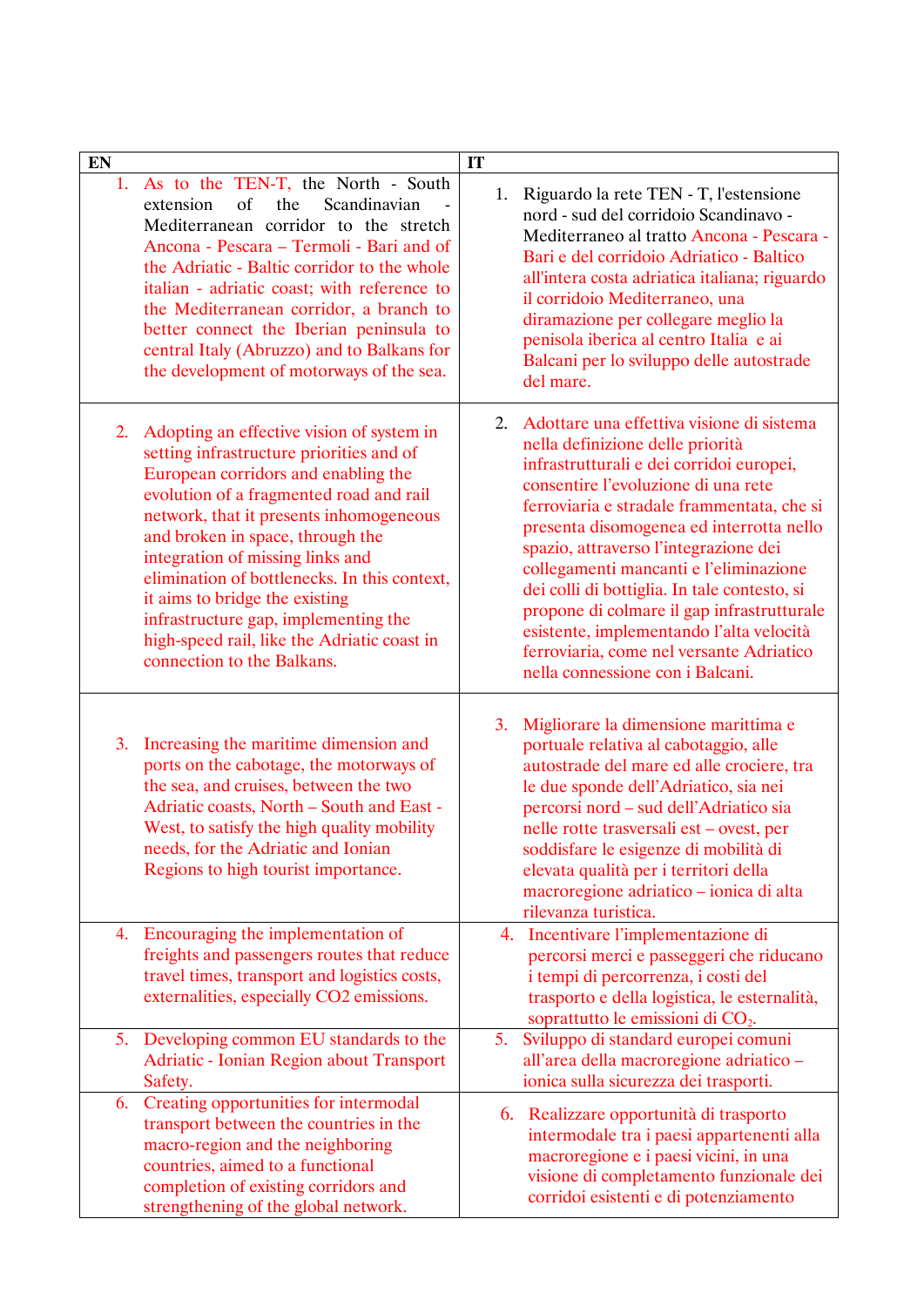|                                                                                                                                                                                                                                                                                                              | della rete globale.                                                                                                                                                                                                                                                                                                                                             |
|--------------------------------------------------------------------------------------------------------------------------------------------------------------------------------------------------------------------------------------------------------------------------------------------------------------|-----------------------------------------------------------------------------------------------------------------------------------------------------------------------------------------------------------------------------------------------------------------------------------------------------------------------------------------------------------------|
| 7. Rebalancing of maritime flows in the East<br>- West axe, with a consequent increase of<br>competitiveness of the Adriatic and<br>Mediterranean ports, from those of<br>Central - Northern.                                                                                                                | 7. Riequilibrio dei flussi marittimi nella<br>direzione est – ovest, con conseguente<br>incremento di competitività dei porti<br>dell'adriatico e mediterranei rispetto a<br>quelli dell'Europa centro - settentrionale                                                                                                                                         |
| Optimizing the capacity of current<br>8.<br>networks, through the elimination of<br>bottlenecks, with particular reference to<br>the actual road and rail links, falling in<br>the macro - region, up to last mile<br>connections, increasing accessibility to the<br>logistics hubs and the Adriatic ports. | Ottimizzare la capacità della rete<br>8.<br>infrastrutturale esistente, attraverso la<br>rimozione dei colli di bottiglia, con<br>particolare riferimento agli attuali<br>collegamenti stradali e ferroviari nella<br>macroregione, fino ai collegamenti di<br>ultimo miglio, per accrescere<br>l'accessibilità ai nodi logistici e portuali<br>dell'adriatico. |
| Improving logistics and encourage the<br>9.<br>most smart travel behavior, with the<br>better use of the latest technology.                                                                                                                                                                                  | 9. Migliorare la logistica dei trasporti e<br>favorire abitudini di viaggio più<br>intelligenti, utilizzando al meglio le<br>tecnologie più avanzate.                                                                                                                                                                                                           |
| 10. Promotion of cross-border air services,<br>through the implementation of joint<br>projects, designed to ensure and increase<br>connectivity within the macro-region.                                                                                                                                     | 10. Promozione dei servizi aerei<br>transfrontalieri attraverso la<br>realizzazione di progetti comuni<br>finalizzati a garantire ed incrementare i<br>collegamenti all'interno della<br>macroregione.                                                                                                                                                          |
| 11. Systematic enhancement of transport<br>infrastructure by reconstructing,<br>upgrading or building of new<br>infrastructure, such as Messina and<br>Pelješac bridge projects and others.                                                                                                                  | 11. Sistematica valorizzazione delle<br>infrastrutture di trasporto ricostruendo,<br>migliorando e costruendo nuove<br>infrastrutture come il progetto del ponte<br>di Messina e di Pelješac ed altri.                                                                                                                                                          |
| 12. Competitiveness in the transport services<br>market in line with EU regulations.                                                                                                                                                                                                                         | 12. Competitività del mercato dei servizi di<br>trasporto in linea con i regolamenti<br>dell'UE.                                                                                                                                                                                                                                                                |
| 13. Development of national systems in<br>order to support public/collective<br>transport and increasing the<br>attractiveness of public transport in all<br>transport modules.                                                                                                                              | 11. Sviluppo di sistemi nazionali al fine di<br>sostenere il trasporto pubblico/collettivo<br>e incrementare l'attrattività del trasporto<br>pubblico in tutti i suoi moduli.                                                                                                                                                                                   |
| of<br>14. Implementation<br>public-private                                                                                                                                                                                                                                                                   | 14. Realizzazione di partenariati pubblico -                                                                                                                                                                                                                                                                                                                    |
| partnerships in transport operations.<br>15. Long-term planning of transport security<br>especially<br>programmes,<br>in<br>road<br>transport.                                                                                                                                                               | privati nel settore dei trasporti.<br>15. Pianificazione a lungo termine dei<br>programmi di sicurezza dei trasporti,<br>specialmente nel trasporto stradale.                                                                                                                                                                                                   |
| 16. Improvement of systems in border<br>Development of road-sea<br>crossings.<br>combined transport for freight and<br>passenger as an instrument aimed at<br>achieving greater social cohesion among<br>member states as well as the reduction of<br>road congestion and emissions of CO2.                  | 16. Miglioramento dei sistemi di<br>attraversamento dei confini. Sviluppo del<br>trasporto combinato per merci e<br>passeggeri strada-mare quale strumento<br>finalizzato al raggiungimento di una<br>maggiore coesione e sociale tra gli stati<br>membri nonché alla riduzione della<br>congestione stradale e quindi di                                       |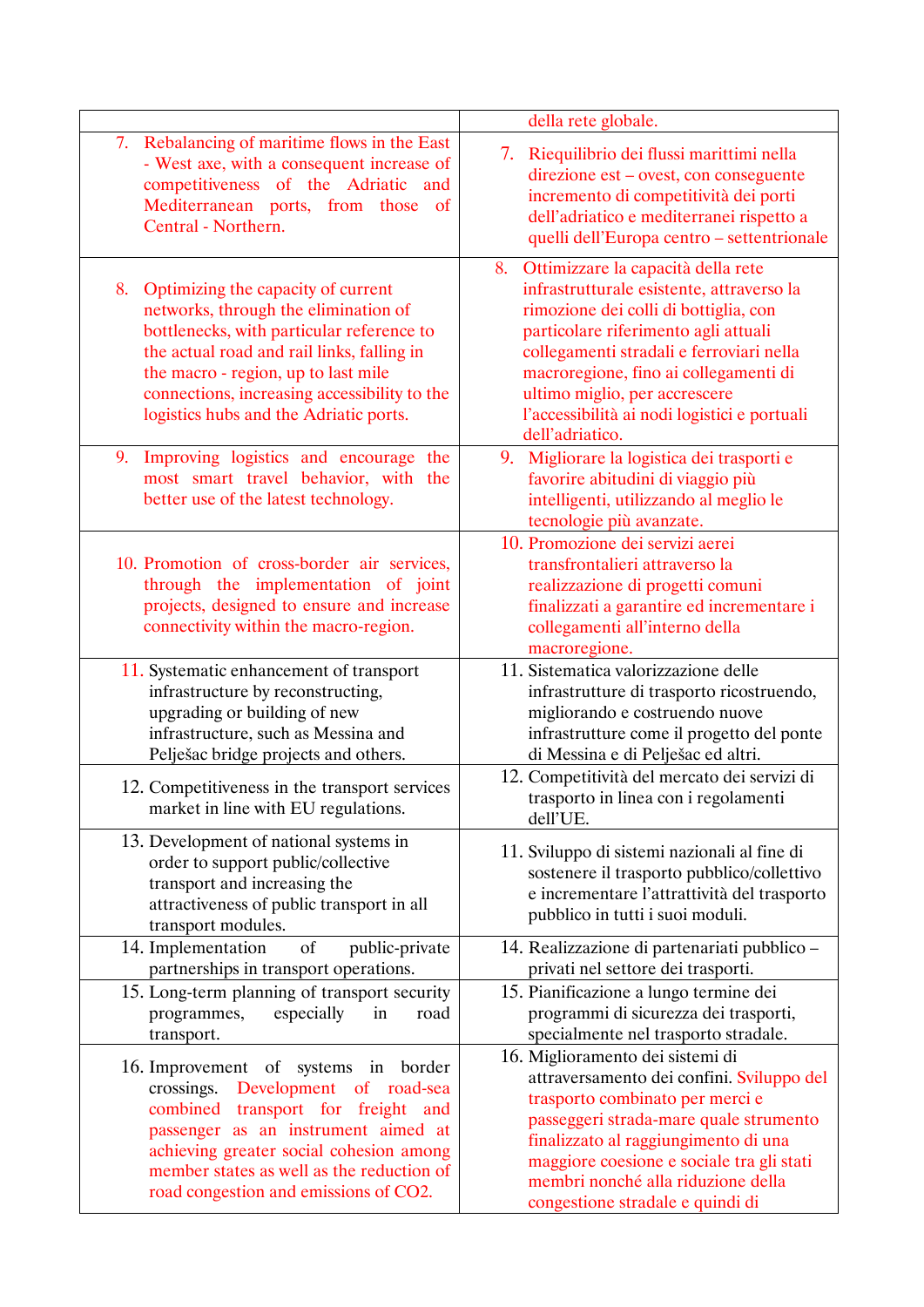|                                                                                                                                                                                                                                                                                                                                                                                                                                                  | emissioni di $CO2$ .                                                                                                                                                                                                                                                                                                                                                                                                                                                                                                     |
|--------------------------------------------------------------------------------------------------------------------------------------------------------------------------------------------------------------------------------------------------------------------------------------------------------------------------------------------------------------------------------------------------------------------------------------------------|--------------------------------------------------------------------------------------------------------------------------------------------------------------------------------------------------------------------------------------------------------------------------------------------------------------------------------------------------------------------------------------------------------------------------------------------------------------------------------------------------------------------------|
| 17. Improving hinterland connections of<br>seaports to TEN-T and enforcing the<br>development of intermodality in the<br>Adriatic-Ionian region.                                                                                                                                                                                                                                                                                                 | 17. Miglioramento dei collegamenti dei porti<br>marittimi con l'entroterra alla rete TEN-<br>T e rafforzare lo sviluppo<br>dell'intermodalità nella regione<br>Adriatico - Ionica.                                                                                                                                                                                                                                                                                                                                       |
| 18. Reducing isolation of islands and remote<br>areas by improving their access to<br>transport and energy services.                                                                                                                                                                                                                                                                                                                             | 18. Ridurre l'isolamento delle isole e delle<br>aree remote, migliorando la loro<br>accessibilità ai servizi di trasporto e<br>dell'energia.                                                                                                                                                                                                                                                                                                                                                                             |
| 19. Construction of the appropriate energy<br>infrastructure.                                                                                                                                                                                                                                                                                                                                                                                    | 19. Costruzione di infrastrutture energetiche<br>appropriate.                                                                                                                                                                                                                                                                                                                                                                                                                                                            |
| 20. Diversification of sources and supply<br>routes for the wider region aimed at<br>energy networking of the Adriatic-Ionian<br>macro-region into the European energy<br>space.                                                                                                                                                                                                                                                                 | 20. Diversificazione delle fonti e dei percorsi<br>di approvvigionamento per una più<br>ampia regione mirata alla integrazione<br>nello spazio energetico europeo della<br>rete energetica della macroregione<br>Adriatico - Ionica.                                                                                                                                                                                                                                                                                     |
| 21. Clustering port activities/services<br>throughout the region - examples of<br>possible projects: sharing strategic<br>functions and harmonising ports<br>processes through a common Intelligent<br>Transport System (ITS), building e.g. on<br>the North Adriatic Port Association<br>(NAPA) initiative (Trieste, Koper,<br>Venice and Rijeka) and on the APC -<br>Adriatic Port Community (APC) project<br>(Venice, Ploče and Igoumenitsa). | 21. Raggruppamento delle attività/servizi<br>portuali in tutta la regione - esempi di<br>possibili progetti: la condivisione di<br>funzioni strategiche e di armonizzazione<br>dei processi dei porti attraverso un<br>comune Sistema di Trasporto<br>Intelligente (ITS), la costruzione come<br>per esempio l'iniziativa dell'Associazione<br>dei Porti del Nord Adriatico (NAPA)<br>(Trieste, Capodistria, Venezia e Rijeka)<br>ed il progetto APC (Venezia, Ploče e<br>Igoumenitsa) Adriatic Port Community<br>(APC). |
| 22. Improving<br>harmonising<br>traffic<br>and<br>monitoring and management.                                                                                                                                                                                                                                                                                                                                                                     | 22. Miglioramento e armonizzazione della<br>gestione e del monitoraggio del traffico.                                                                                                                                                                                                                                                                                                                                                                                                                                    |
| 23. Developing ports, optimising port<br>interfaces, infrastructure,<br>procedures/operations.                                                                                                                                                                                                                                                                                                                                                   | 23. Sviluppo dei porti, ottimizzazione delle<br>interfacce dei porti, delle infrastrutture e<br>delle procedure/operazioni.                                                                                                                                                                                                                                                                                                                                                                                              |
| 24. Developing the<br><b>Balkans</b><br>Western<br>comprehensive network.                                                                                                                                                                                                                                                                                                                                                                        | 24. Sviluppare la rete globale dei Balcani<br>occidentali.                                                                                                                                                                                                                                                                                                                                                                                                                                                               |
| 25. Improving the accessibility of the coastal<br>areas and islands.                                                                                                                                                                                                                                                                                                                                                                             | 25. Migliorare l'accessibilità delle zone<br>costiere e delle isole.                                                                                                                                                                                                                                                                                                                                                                                                                                                     |
| 26. Developing motorways of the sea.                                                                                                                                                                                                                                                                                                                                                                                                             | 26. Sviluppare le Autostrade del Mare.                                                                                                                                                                                                                                                                                                                                                                                                                                                                                   |
| 27. Railway reform.                                                                                                                                                                                                                                                                                                                                                                                                                              | 27. Riforma ferroviaria.                                                                                                                                                                                                                                                                                                                                                                                                                                                                                                 |
| 28. Development of air transport.                                                                                                                                                                                                                                                                                                                                                                                                                | 28. Sviluppo del trasporto aereo.                                                                                                                                                                                                                                                                                                                                                                                                                                                                                        |
| 29. Cross-border facilitation                                                                                                                                                                                                                                                                                                                                                                                                                    | 29. Facilitare l'attraversamento<br>transfrontaliero.                                                                                                                                                                                                                                                                                                                                                                                                                                                                    |
| 30. The route of transnational corridors on<br>the national territory (motorways of the<br>sea, Mediterranean and Baltic-Adriatic<br>TEN-T core network corridor).                                                                                                                                                                                                                                                                               | 30. Il percorso dei corridoi transnazionali al<br>territorio nazionale (Autostrade del<br>Mare, corridoi Mediterraneo e Baltico -<br>Adriatico della rete centrale della TEN-<br>Τ.                                                                                                                                                                                                                                                                                                                                      |
| 31. Improving maritime transport safety,                                                                                                                                                                                                                                                                                                                                                                                                         | 31. Miglioramento della sicurezza del                                                                                                                                                                                                                                                                                                                                                                                                                                                                                    |